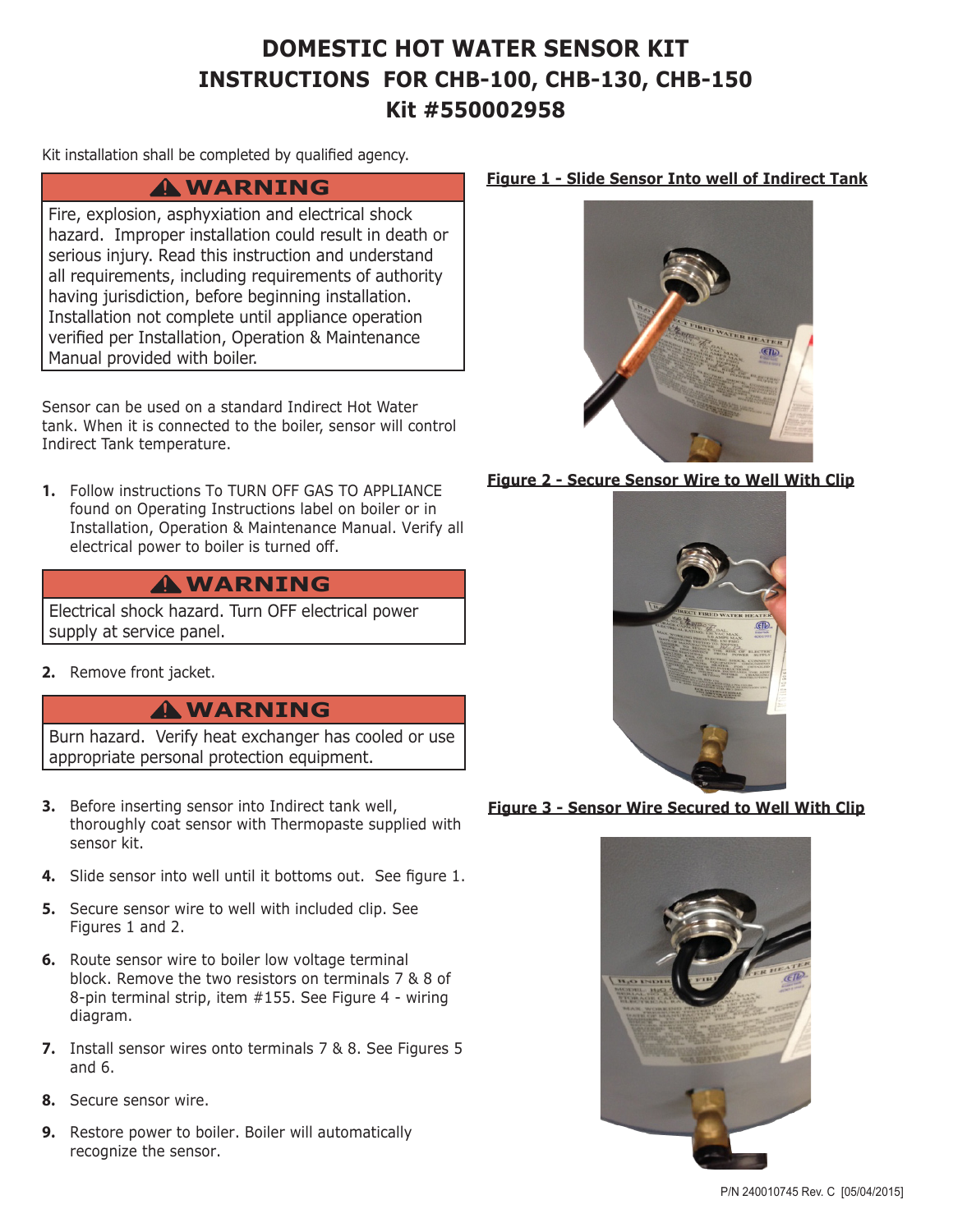# **DOMESTIC HOT WATER SENSOR KIT**

- **10.** See Installation, Operation & Maintenance Manual for adjusting DHW tank temperature and operation.
- **11.** Resume operation using Installation, Operation & Maintenance Manual.
- **12.** Verify proper operation by following START UP PROCEDURE in Installation, Operation & Maintenance Manual.
- **13.** Install front cover.

### **DOMESTIC HOT WATER SENSOR KIT FOR CHB-100 & CHB-130 #550002958**

| <b>DESCRIPTION</b>     | <b>PART#</b> | ОТҮ |
|------------------------|--------------|-----|
| <b>DHW Tank Sensor</b> |              |     |
| Clip                   |              |     |
| Thermopaste            |              |     |
| Instructions           | 240010745    |     |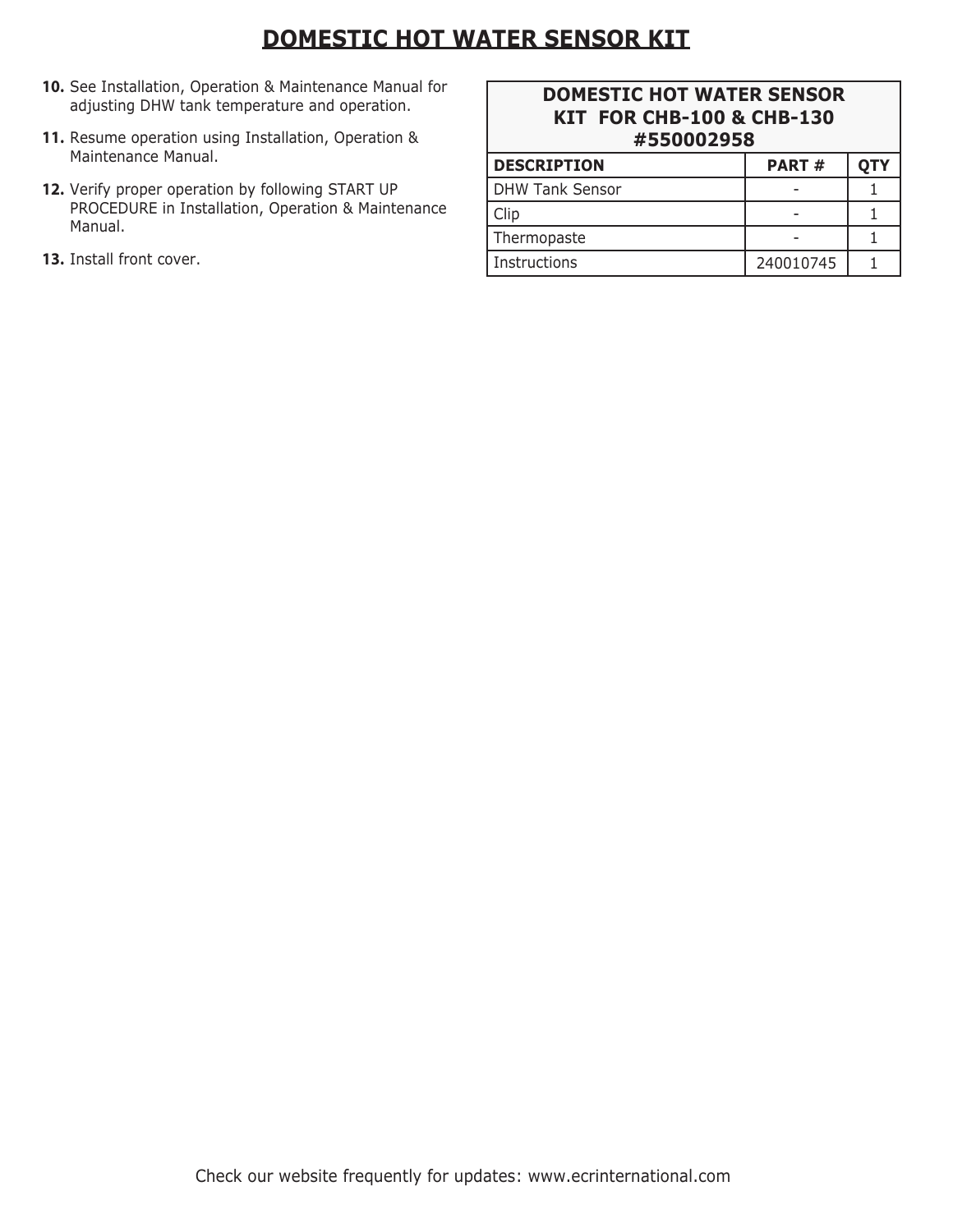## **DOMESTIC HOT WATER SENSOR KIT**